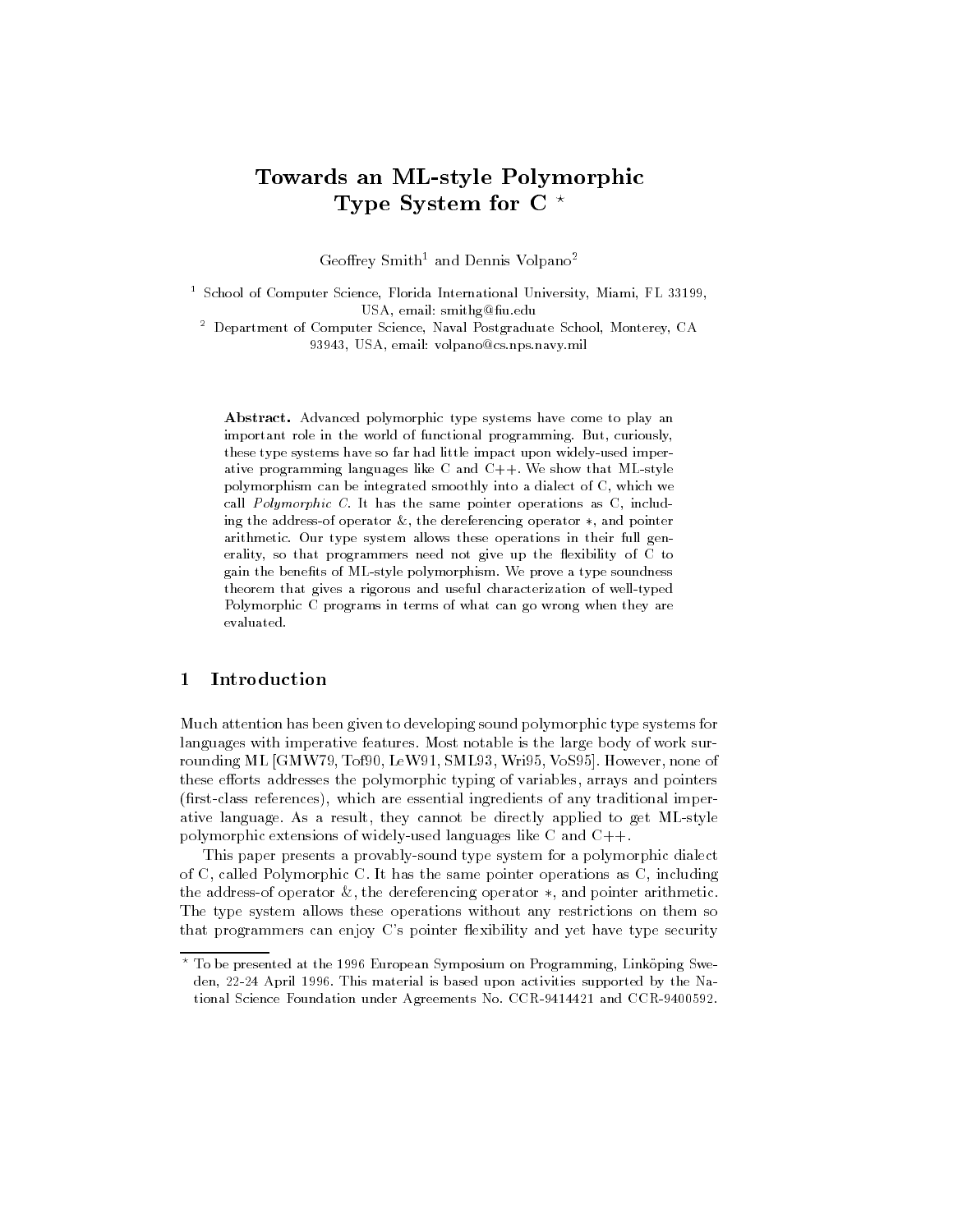| <b>Report Documentation Page</b>                                                                                                                                                                                                                                                                                                                                                                                                                                                                                                                                                                                                                                                                                                                                                                                                                                   |                             |                              |                       |                         | Form Approved<br>OMB No. 0704-0188        |  |
|--------------------------------------------------------------------------------------------------------------------------------------------------------------------------------------------------------------------------------------------------------------------------------------------------------------------------------------------------------------------------------------------------------------------------------------------------------------------------------------------------------------------------------------------------------------------------------------------------------------------------------------------------------------------------------------------------------------------------------------------------------------------------------------------------------------------------------------------------------------------|-----------------------------|------------------------------|-----------------------|-------------------------|-------------------------------------------|--|
| Public reporting burden for the collection of information is estimated to average 1 hour per response, including the time for reviewing instructions, searching existing data sources, gathering and<br>maintaining the data needed, and completing and reviewing the collection of information. Send comments regarding this burden estimate or any other aspect of this collection of information,<br>including suggestions for reducing this burden, to Washington Headquarters Services, Directorate for Information Operations and Reports, 1215 Jefferson Davis Highway, Suite 1204, Arlington<br>VA 22202-4302. Respondents should be aware that notwithstanding any other provision of law, no person shall be subject to a penalty for failing to comply with a collection of information if it<br>does not display a currently valid OMB control number. |                             |                              |                       |                         |                                           |  |
| 1. REPORT DATE                                                                                                                                                                                                                                                                                                                                                                                                                                                                                                                                                                                                                                                                                                                                                                                                                                                     |                             | 2. REPORT TYPE               |                       | <b>3. DATES COVERED</b> |                                           |  |
| 01 DEC 1996                                                                                                                                                                                                                                                                                                                                                                                                                                                                                                                                                                                                                                                                                                                                                                                                                                                        | N/A                         |                              |                       |                         |                                           |  |
| <b>4. TITLE AND SUBTITLE</b>                                                                                                                                                                                                                                                                                                                                                                                                                                                                                                                                                                                                                                                                                                                                                                                                                                       |                             |                              |                       |                         | 5a. CONTRACT NUMBER                       |  |
| Towards an ML-style Polymorphic Type System for C                                                                                                                                                                                                                                                                                                                                                                                                                                                                                                                                                                                                                                                                                                                                                                                                                  |                             |                              |                       |                         | <b>5b. GRANT NUMBER</b>                   |  |
|                                                                                                                                                                                                                                                                                                                                                                                                                                                                                                                                                                                                                                                                                                                                                                                                                                                                    |                             |                              |                       |                         | 5c. PROGRAM ELEMENT NUMBER                |  |
| 6. AUTHOR(S)                                                                                                                                                                                                                                                                                                                                                                                                                                                                                                                                                                                                                                                                                                                                                                                                                                                       |                             |                              |                       | 5d. PROJECT NUMBER      |                                           |  |
|                                                                                                                                                                                                                                                                                                                                                                                                                                                                                                                                                                                                                                                                                                                                                                                                                                                                    |                             |                              |                       | <b>5e. TASK NUMBER</b>  |                                           |  |
|                                                                                                                                                                                                                                                                                                                                                                                                                                                                                                                                                                                                                                                                                                                                                                                                                                                                    |                             |                              |                       |                         | <b>5f. WORK UNIT NUMBER</b>               |  |
| 7. PERFORMING ORGANIZATION NAME(S) AND ADDRESS(ES)<br>8. PERFORMING ORGANIZATION<br><b>REPORT NUMBER</b><br><b>School of Computer Science Florida International University Miami, FL</b><br>33199                                                                                                                                                                                                                                                                                                                                                                                                                                                                                                                                                                                                                                                                  |                             |                              |                       |                         |                                           |  |
| 9. SPONSORING/MONITORING AGENCY NAME(S) AND ADDRESS(ES)                                                                                                                                                                                                                                                                                                                                                                                                                                                                                                                                                                                                                                                                                                                                                                                                            |                             |                              |                       |                         | 10. SPONSOR/MONITOR'S ACRONYM(S)          |  |
|                                                                                                                                                                                                                                                                                                                                                                                                                                                                                                                                                                                                                                                                                                                                                                                                                                                                    |                             |                              |                       |                         | 11. SPONSOR/MONITOR'S REPORT<br>NUMBER(S) |  |
| 12. DISTRIBUTION/AVAILABILITY STATEMENT<br>Approved for public release, distribution unlimited                                                                                                                                                                                                                                                                                                                                                                                                                                                                                                                                                                                                                                                                                                                                                                     |                             |                              |                       |                         |                                           |  |
| <b>13. SUPPLEMENTARY NOTES</b>                                                                                                                                                                                                                                                                                                                                                                                                                                                                                                                                                                                                                                                                                                                                                                                                                                     |                             |                              |                       |                         |                                           |  |
| 14. ABSTRACT                                                                                                                                                                                                                                                                                                                                                                                                                                                                                                                                                                                                                                                                                                                                                                                                                                                       |                             |                              |                       |                         |                                           |  |
| <b>15. SUBJECT TERMS</b>                                                                                                                                                                                                                                                                                                                                                                                                                                                                                                                                                                                                                                                                                                                                                                                                                                           |                             |                              |                       |                         |                                           |  |
| 16. SECURITY CLASSIFICATION OF:                                                                                                                                                                                                                                                                                                                                                                                                                                                                                                                                                                                                                                                                                                                                                                                                                                    | 17. LIMITATION OF           | 18. NUMBER                   | 19a. NAME OF          |                         |                                           |  |
| a. REPORT<br>unclassified                                                                                                                                                                                                                                                                                                                                                                                                                                                                                                                                                                                                                                                                                                                                                                                                                                          | b. ABSTRACT<br>unclassified | c. THIS PAGE<br>unclassified | <b>ABSTRACT</b><br>UU | OF PAGES<br>15          | <b>RESPONSIBLE PERSON</b>                 |  |

**Standard Form 298 (Rev. 8-98)**<br>Prescribed by ANSI Std Z39-18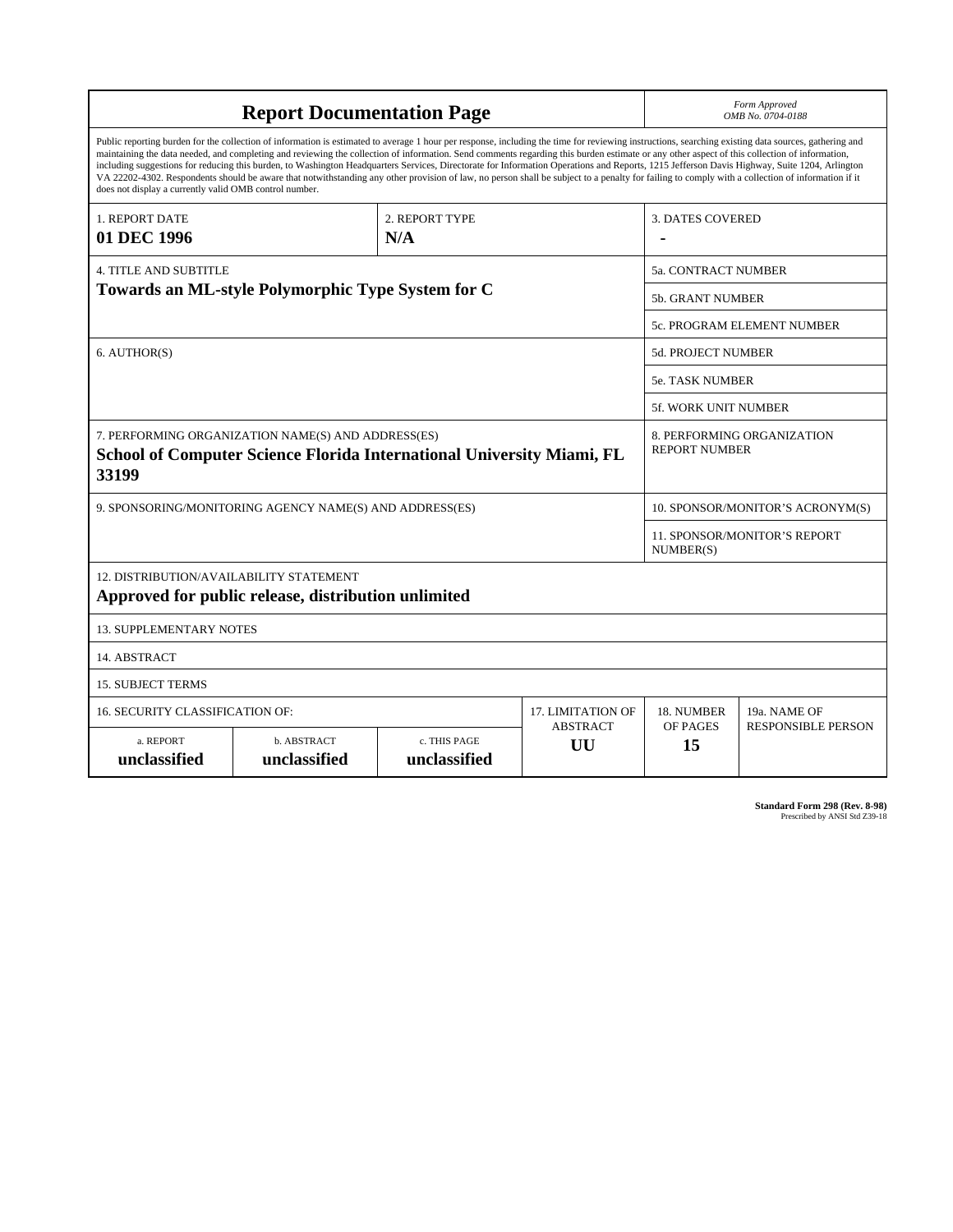and polymorphism as in ML. Our type system demonstrates that ML-style polymorphism can be brought cleanly and elegantly into the realm of traditional imperative languages

We establish a type soundness theorem that gives a rigorous and useful char acterization of well-typed Polymorphic C programs in terms of what can go wrong when they are evaluated. Our approach uses a natural-style semantics and a formulation of subject reduction based on Harper's syntactic approach [Har94]. It is simple and does not require a separate type semantics. We expect it to be useful in proving type soundness for a wide variety of imperative languages having first-class pointers and mutable variables and arrays.

We begin with an overview of Polymorphic C in the next section Then we formally describe its syntax, type system, and semantics. Then, in Section 4 we establish the soundness of the type system

### An Overview of Polymorphic C  $\overline{2}$

Polymorphic C is intended to be as close to the core of Kernighan and Ritchie C [KR78] as possible. In particular, it is stack-based with variables, pointers, and arrays. Pointers are dereferenced explicitly using \*, while variables are dereferenced implicitly. Furthermore, pointers are first-class values, but variables are not. Polymorphic C has the same pointer operations as C. A well-typed Polymorphic C program in our system may still su-er from dangling reference and illegal address errors Our focus has not been on eliminating such pointer in securities, which would require weakening C's expressive power, but rather on adding ML-style polymorphism to  $C$ , so that programmers can write polymorphic functions naturally and soundly as they would in Standard ML, rather than  $\sim$ y parameterining runctions on data sizes or  $\sim$ y using pointers or  $\sim$ y pe $\sim$   $\sim$   $\sim$ 

 ${\rm Syntactically, Polymorphic\ C}$  uses a flexible syntax similar to that of core-ML of Damas and Milner [DaM82]. For example, here is a Polymorphic C function that reverses the elements of an array

```
let swap =\lambda x, y. letvar t := *x in *x := *y; *y := tin\mathcal{L} . The contraction is the set of \mathcal{L}while i < n - 1 - i~\mathrm{do}swap(a+i, a+n-1-i):
          i := i + 1
```
The construct let  $\mathbf{v}_i = \mathbf{v}_i$  and  $\mathbf{v}_j$  single  $\mathbf{v}_i$  are the value of the value of of equations is equation to the score  $\alpha$  is equation of the cell ends after example  $\alpha$ is evaluated. Variable x is dereferenced implicitly. This is achieved via a typing rule that says that if e has type  $\tau$  var, then it also has type  $\tau$ .<br>As in C, the call to *swap* in *reverse* could equivalently be written as

 $swap(\&a[i], \&a[n-1-i])$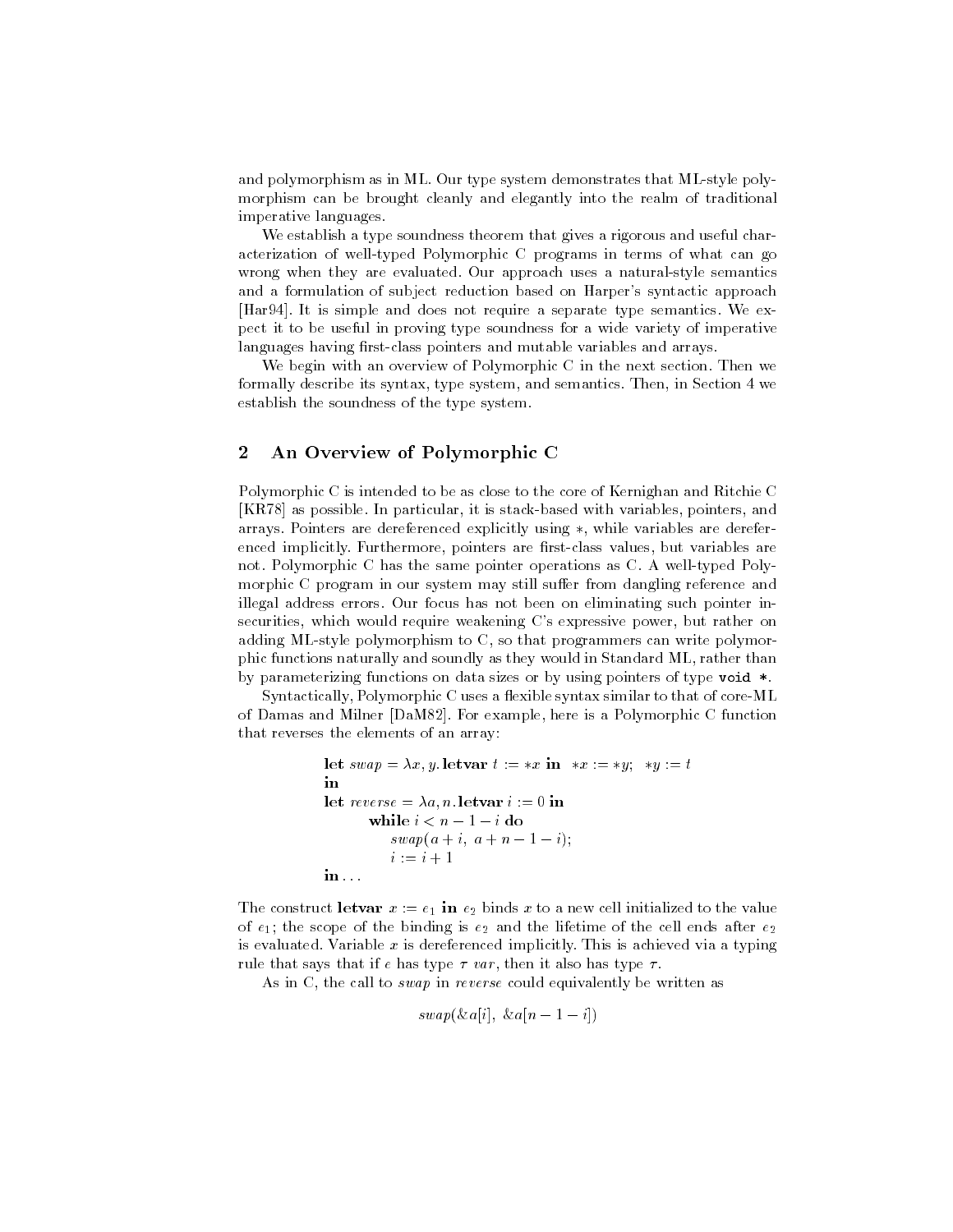and also as in C array subscripting is synthetic sugar ee-  $\sim$  $*(e_1+e_2)$ . Arrays themselves are introduced by the construct letarr  $x[e_1]$  in  $e_2$ , which binds  $x$  to a pointer to an uninitialized array whose size is the value of e the scope of the scope of the array ends after a strong after a function  $\mathcal{L}_A$  and a stronger e-

The type system of Polymorphic C assigns types of the form  $\tau$  var to variables, and types of the form  $\tau$  ptr to pointers.<sup>3</sup> Functions swap and reverse given above are polymorphic; swap has type

$$
\forall \alpha \, \ldotp \alpha \, \text{ptr} \times \alpha \, \text{ptr} \rightarrow \alpha
$$

while *reverse* has type

$$
\forall \alpha \ \ \alpha \ \ ptr \times int \rightarrow unit
$$

Notice that pointer and array types are unified as in C. Also, variable and pointer types are related by symmetric typing rules for & and  $\ast$ : if  $e : \tau \text{ var}$ , then  $\&e :$  $\tau$  ptr, and if  $e : \tau$  ptr, then  $\ast e : \tau$  var. Note that dereferencing in Polymorphic ers from dereferencing in Standard Medicine if e if the if e if e

Polymorphic C's types are stratified into three levels. There are the ordinary  $\tau$  (data types) and  $\sigma$  (type schemes) type levels of Damas and Milner's system [DaM82], and a new level called *phrase types* containing  $\sigma$  types and variable types of the form  $\tau$  var. This stratification enforces the "second-class" status of variables: for example, the return type of a function must be a data type, so that one cannot write a function that returns a variable On the other hand pointer types are included among the data types, making pointers first-class values.

Polymorphic C has been designed to ensure that function calls can be im plemented on a stack without the use of static links or displays In traditional imperative languages, this property has been achieved by rigidly fixing the syntactic structure of programs. For example, in C, functions can only be defined at top level. But such syntactic restrictions are often complex and unnecessarily restrictive. In contrast, Polymorphic C adopts a completely free syntax, as in core-ML. The ability to implement Polymorphic C on a stack, without static links or displays, is achieved by imposing one key restriction on lambda abstractions the free identifiers of did identifiable declared at the declared at top level  $\sim$ Roughly speaking, a top-level declaration is one whose scope extends all the way to the end of the program. For example, in the program

$$
\begin{array}{l}\n\textbf{let } f = \dots \textbf{ in} \\
\textbf{letvar } x := \dots \textbf{ in} \\
\textbf{letarr } a[...] \textbf{ in } f(...)\n\end{array}
$$

the identifiers declared at top level are  $f, x$ , and  $a$ . Although they are severely restricted, Polymorphic C's anonymous lambda abstractions are convenient at  $\min$  . For example, we can write map (notice  $\frac{1}{n}$ ,  $\frac{1}{n+1}$ ,  $\frac{1}{n+1}$ ,  $\frac{1}{n+1}$ , without having to declare a named successor function Nevertheless one might prefer a di-erent syntax for Polymorphic C; it should be noted that there would be no obstacle to adopting a more C-like syntax.

<sup>-</sup> We use  $ptr$  rather than  $ref$  to avoid confusion with  $\cup++$  and ML references.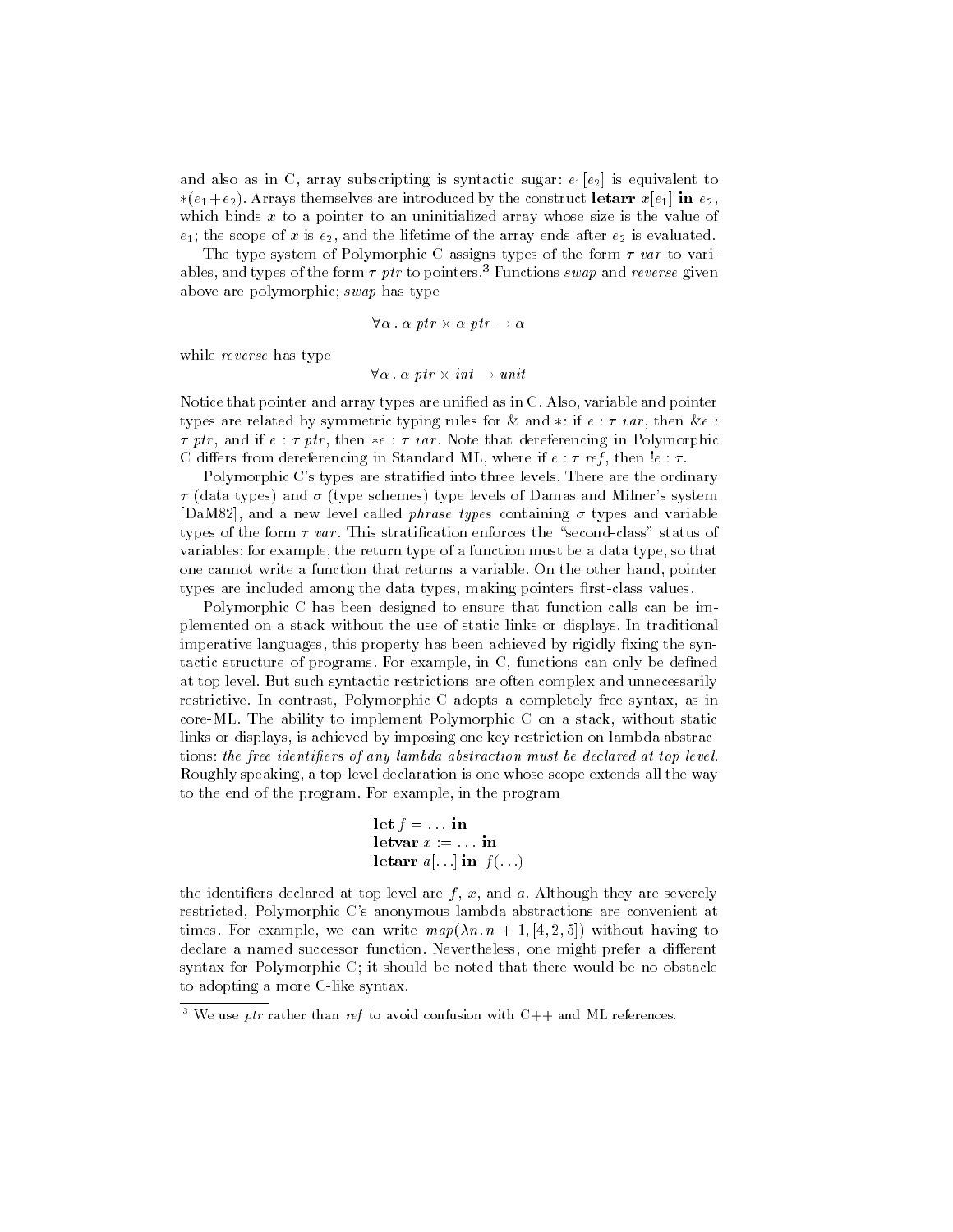#### -The Issue of Type Soundness in Polymorphic C

Much e-ort has been spent trying to develop sound polymorphic type systems for imperative extensions of core-ML. Especially well-studied is the problem of typing Standard MLs references references Tofanic Hotel Standard (1999) (1999) The problem is easier in a language with variables but no references, such as Edinburgh LCF ML, but subtle problems still arise  $[GMW79]$ . The key problem is that a variable can escape its scope via a lambda abstraction as in

letvar 
$$
stk := []
$$
 in  $\lambda v$ .  $stk := v$  ::  $stk$ 

In this case, the type system must not allow type variables that occur in the type of stk to be generalized Di-erent mechanisms have been proposed for dealing with this problem  $[GMW79, VoS95]$ 

In the context of Polymorphic C, however, we can adopt an especially simple approach. Because of the restriction on the free identifiers of lambda abstractions, Polymorphic C does not allow a polymorphic value to be *computed* in an interesting way; for example, we cannot write curried functions. For this reason, we sure the language expressive expressive by limiting polymorphisms. to *syntactic values*, that is, identifiers, literals, and lambda abstractions  $[Tof 90]$ <sup>4</sup>

Limiting polymorphism to syntactic values ensures the soundness of poly morphic generalizations, but pointers present new problems for type soundness. If one is not careful in formulating the semantics then the subject reduction property may not hold. For example, if a program can dereference a pointer to a cell that has been deallocated and then reallocated, then the value obtained may have the wrong type Our semantics is designed to catch all pointer errors

# The Polymorphic C Language

The syntax of Polymorphic C is given below For the sake of describing the type system, we need to distinguish a subset of the expressions, called *Values*, which are the syntactic values [Tof90, Wri95] of the language:

$$
(Expr) \quad e \ ::= \ v \ | \ e(e_1, \ldots, e_n) \ | \ e_1 \ := \ e_2 \ |
$$
\n
$$
\& e \ | \ *e \ | \ e_1 + e_2 \ | \ e_1[e_2] \ | \ e_1; e_2 \ |
$$
\n
$$
\text{while } e_1 \text{ do } e_2 \ |
$$
\n
$$
\text{if } e_1 \text{ then } e_2 \text{ else } e_3 \ |
$$
\n
$$
\text{let } x = e_1 \text{ in } e_2 \ |
$$
\n
$$
\text{letvar } x := e_1 \text{ in } e_2 \ |
$$
\n
$$
\text{letarr } x[e_1] \text{ in } e_2 \ |
$$
\n
$$
(a, 1)
$$
\n
$$
(Values) \ v ::= x \ | \ c \ | \ \lambda x_1, \ldots, x_n. e \ | \ (a, 0)
$$

Th the context of a language with first-class functions, limiting polymorphism to syntactic values does limit the expressiveness of the language. But Wright argues that even then the loss of expressiveness is not a problem in practice [Wri95].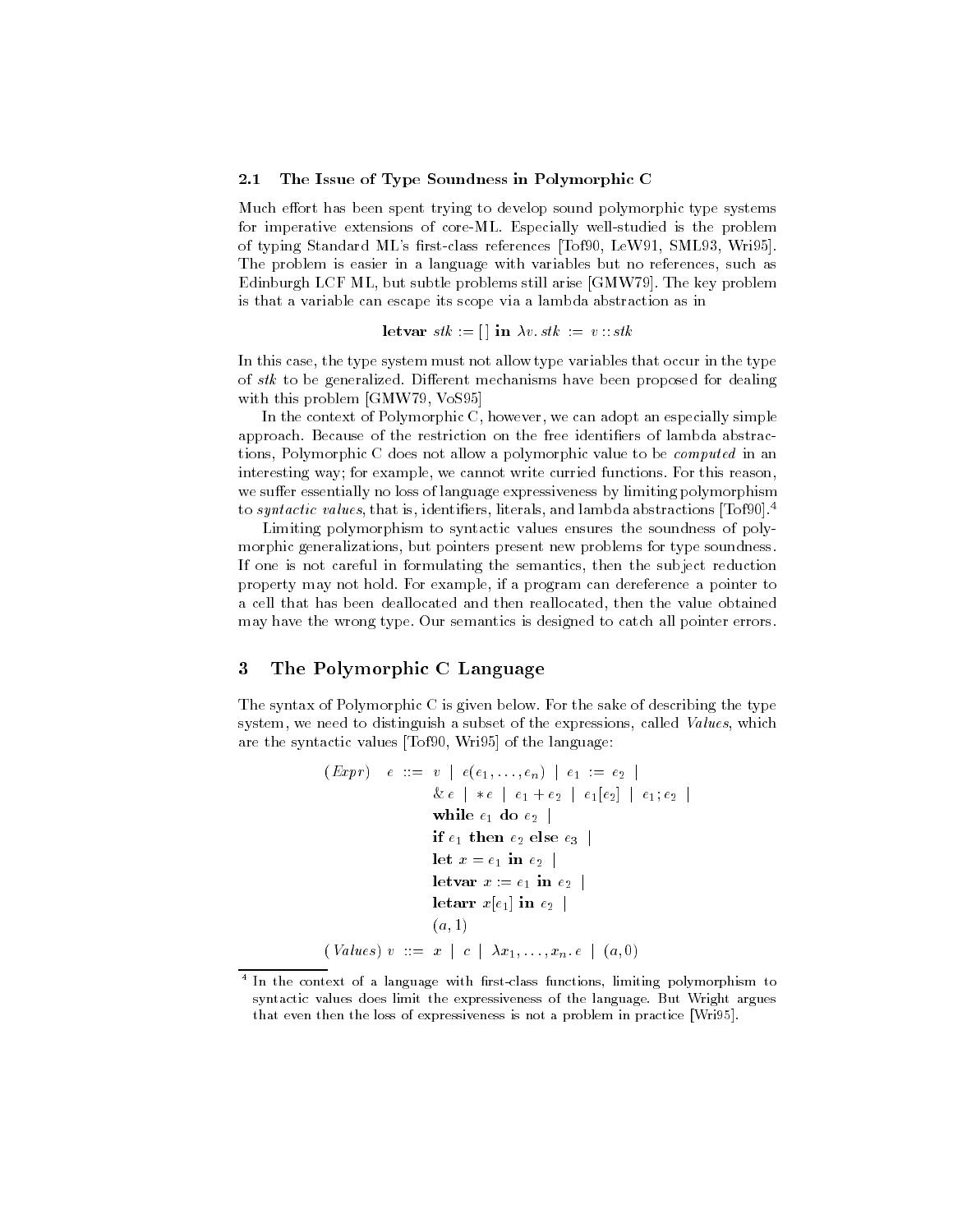Meta-variable x ranges over identifiers, c over literals (such as integer literals and unit), and a over addresses. All free identifiers of every lambda abstraction must be declared at *top level*; this restriction can be precisely defined by an attribute grammar

- the expressions (with most interval and provided provided the second state of  $\mathbb{R}^n$ These will not actually occur in user programs; they are included in the language solely for the purpose of simplifying the semantics as will become clear in Section 3.2. Notice that pointers are values, but variables are not; this reflects the fact that variables are implicitly dereferenced, while pointers are not.

The  $+$  operator here denotes only pointer arithmetic. In the full language,  $+$ would be overloaded to denote integer addition as well

A subtle di-erence between C and Polymorphic C is that the formal parame ters of a Polymorphic C function are *constants* rather than local variables. Hence the C function  $f(x)$  { b } is equivalent to

let 
$$
f = \lambda x
$$
. letvar  $x := x$  in b in ...

in Polymorphic C. Also, Polymorphic C cannot directly express C's internal static variables. For example, the C declaration

 $f(x)$  { static int n = 0; b }

corresponds directly to the Polymorphic C expression

$$
\mathbf{let} \ f = \mathbf{letvar} \ n := 0 \ \mathbf{in} \ \lambda x \ b \ \mathbf{in} \ \ldots
$$

but this violates the restriction on lambda abstractions if n is free in  $b$ . Such functions must be transformed to eliminate static variables in favor of uniquely renamed global variables

let var  $n := v$  in let  $f = \lambda x$ .  $v$  in  $\dots$ 

#### $3.1$ The Type System of Polymorphic C

The types of Polymorphic C are strating as follows: the types of Polymorphic C are strating as follows: the types of Polymorphic C are strating as follows: the types of Polymorphic C are strating as follows: the types of P

| $\gamma$ pes of Polymorphic C are stratified as follows.                                                |                           |
|---------------------------------------------------------------------------------------------------------|---------------------------|
| $\tau := \alpha$   int   unit   $\tau$ ptr   $\tau_1 \times \cdots \times \tau_n \to \tau$ (data types) |                           |
| $\sigma$ ::= $\forall \alpha \cdot \sigma \mid \tau$                                                    | $(type \; schemes)$       |
| $\rho ::= \sigma \mid \tau \text{ var}$                                                                 | $(\textit{phrase types})$ |

Meta-variable  $\alpha$  ranges over type variables. Compared to the type system of Standard ML, all type variables in Polymorphic C are imperative  $[{\rm Tof90}]$ .

The rules of the type system are formulated as they are in Harper's system |Har94| and are given in Figure 1.1 It is a deductive proof system used to assign types to expressions Typing judgements have the form

 $\lambda$ :  $\gamma \vdash e : \rho$ 

<sup>&</sup>lt;sup>5</sup> For brevity, we have omitted typing rules for sequential composition, if, and while.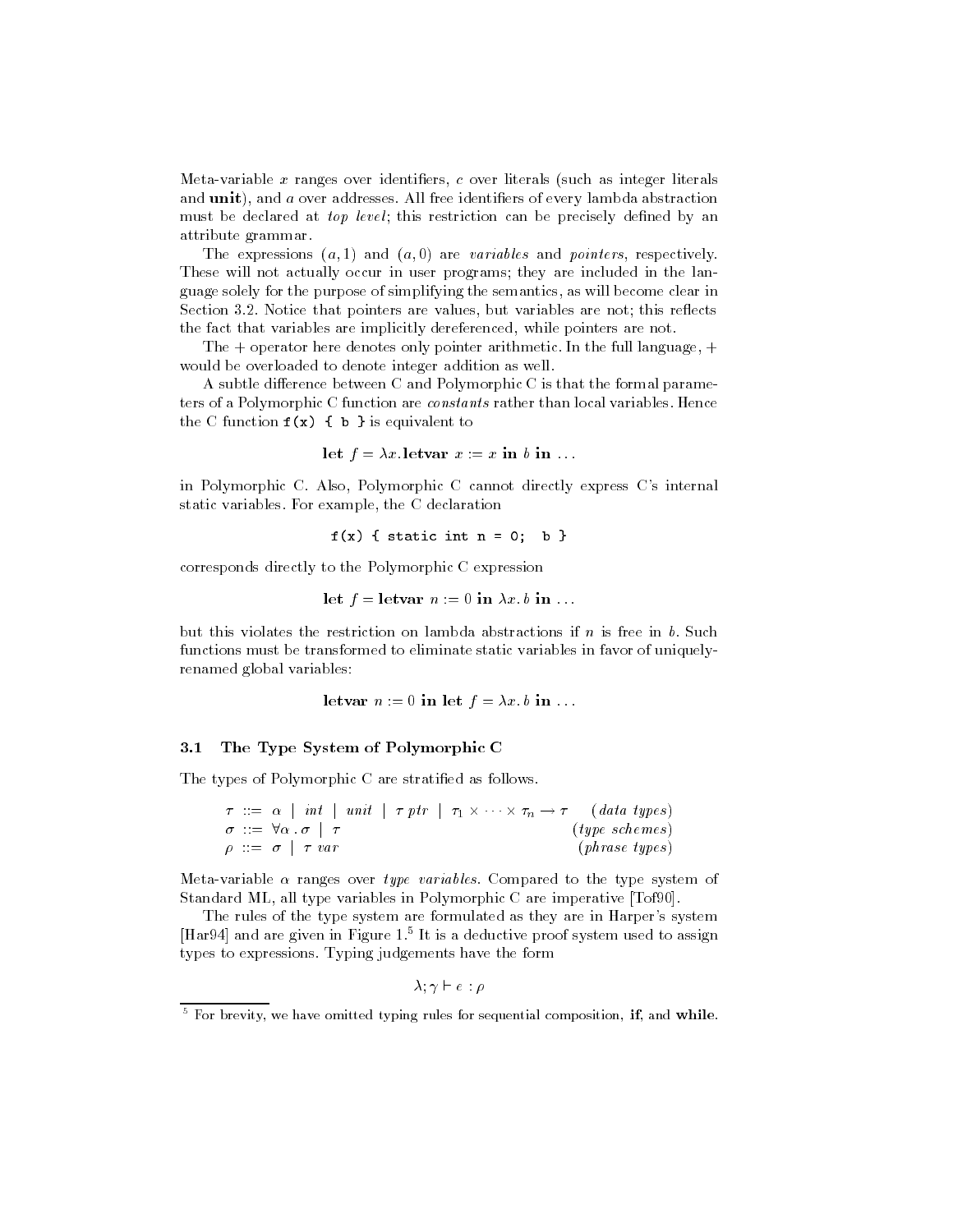| (VAR-ID)                                                                                                       | $\lambda; \gamma \vdash x : \tau$ var                                                                                                                                          | $\gamma(x) = \tau$ var  |
|----------------------------------------------------------------------------------------------------------------|--------------------------------------------------------------------------------------------------------------------------------------------------------------------------------|-------------------------|
| (IDENT)                                                                                                        | $\lambda; \gamma \vdash x : \tau$                                                                                                                                              | $\gamma(x) \geq \tau$   |
| (PTR)                                                                                                          | $\lambda; \gamma \vdash ((i, j), 0) : \tau$ <i>ptr</i> $\lambda(i) = \tau$                                                                                                     |                         |
| (VAR)                                                                                                          | $\lambda; \gamma \vdash ((i, j), 1) : \tau$ var $\lambda(i) = \tau$                                                                                                            |                         |
| (LIT)                                                                                                          | $\lambda; \gamma \vdash c : int$                                                                                                                                               | c is an integer literal |
| $\lambda; \gamma \vdash unit : unit$                                                                           | c is an integer literal                                                                                                                                                        |                         |
| $\rightarrow$ -INTRO)                                                                                          | $\frac{\lambda; \gamma[x_1 : \tau_1, \ldots, x_n : \tau_n] \vdash e : \tau}{\lambda; \gamma \vdash \lambda x_1, \ldots, x_n, e : \tau_1 \times \cdots \times \tau_n \to \tau}$ |                         |
| (\rightarrow-ELIM)                                                                                             | $\lambda; \gamma \vdash e : \tau_1 \times \cdots \times \tau_n \to \tau$                                                                                                       |                         |
| $\frac{\lambda; \gamma \vdash e : \tau_i, 1 \leq i \leq n}{\lambda; \gamma \vdash e(e_1, \ldots, e_n) : \tau}$ |                                                                                                                                                                                |                         |
| (LET-VAL)                                                                                                      | $\frac{\lambda; \gamma \vdash v : \tau_1, \lambda; \gamma[x : Close_{\lambda}; \gamma(\tau_1)] \vdash e : \tau_2}{\lambda; \gamma \vdash let x = v \text{ in } e : \tau_2}$    |                         |
| (LET-ORD)                                                                                                      | $\frac{\lambda; \gamma \vdash e_1 : \tau_1, \lambda; \gamma[x : \tau_1] \vdash e_2 : \tau_2}{\lambda; \gamma \vdash let x = e_1 \text{ in } e_2 : \tau_2}$                     |                         |
| (LETVAR)                                                                                                       | $\frac{\lambda; \gamma \vdash e_1 : \tau_1,$                                                                                                                                   |                         |

$$
(L-VAL) \qquad \frac{\lambda; \gamma \vdash e : \tau \text{ptr}}{\lambda; \gamma \vdash \ast e : \tau \text{var}}
$$

$$
\begin{array}{ll}\n\text{(ADDRESS)} & \lambda; \gamma \vdash e : \tau \text{ var} \\
\lambda; \gamma \vdash \& e : \tau \text{ pir}\n\end{array}
$$

-

(ASSIGN)  

$$
\lambda; \gamma \vdash e_1 : \tau \ var, \lambda; \gamma \vdash e_2 : \tau
$$

$$
\lambda; \gamma \vdash e_1 := e_2 : \tau
$$

 $\lambda$  ;  $\gamma \vdash e : \tau$ 

$$
\text{(ARITH)} \qquad \frac{\lambda; \gamma \vdash e_1 : \tau \text{ptr}, \ \lambda; \gamma \vdash e_2 : int}{\lambda; \gamma \vdash e_1 + e_2 : \tau \text{ptr}}
$$

 $(sUBSCRIPT)$  $\gamma \vdash e_1 : \tau \text{ptr}, \lambda; \gamma \vdash e_2 : \text{int}$  $\lambda$ ;  $\gamma \vdash e_1[e_2] : \tau \text{ var}$ 

### rig. I. Rules of the Type System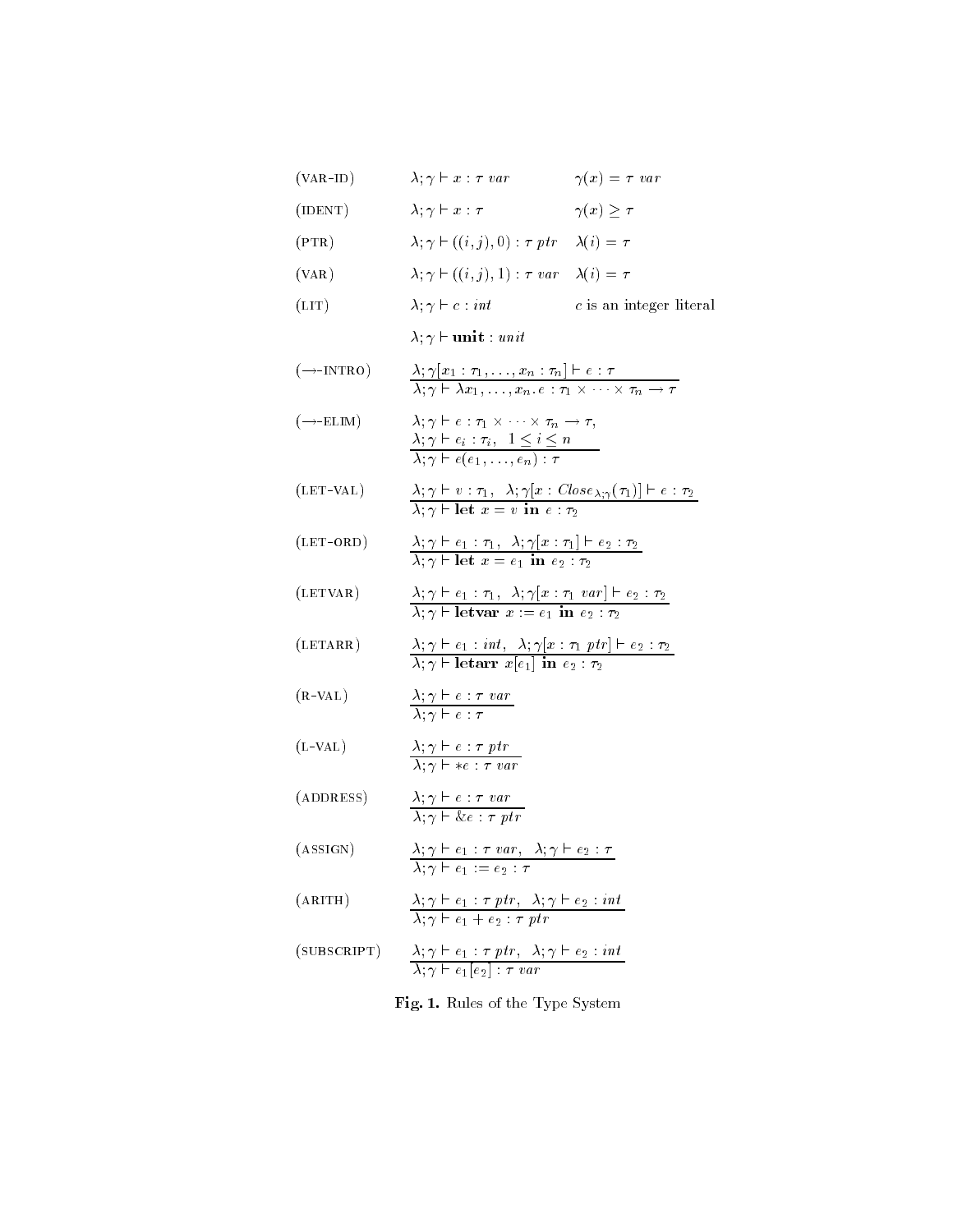$\mathcal{L}$  . The state that expression exceeds type  $\mathcal{L}$  as  $\mathcal{L}$  assuming that the phrase types for  $\mathcal{L}$ the free identifiers of e and  $\alpha$  preservative and  $\alpha$  preservative and pointers and pointers er typings precisely metals which is enough that when  $\eta$  are  $\eta$ nite functions mapping identiers to phrase types x is the phrase type assigned to  $\alpha$  by a modifying typing that assigned is assigned in property  $\alpha$  modifying that assigns  $\alpha$ type  $\rho$  to  $x$  and assigns phrase type  $\gamma(x$  ) to any identiner  $x$  -other than  $x$ .

Metavariable - ranges over address typings which are needed in typing the values produced by programs One might expect that addresses would just be natural numbers, but that would not allow the semantics to detect invalid pointer arithmetic. So instead an address is a pair of natural numbers  $(i, j)$  where i is the segment number and j is the offset. Intuitively, we put each variable or array into its own segment. Thus a simple variable has address  $(i, 0)$ , and an n-element array has addresses

$$
(i,0), (i,1), \ldots, (i,n-1)
$$

Pointer arithmetic involves only the o-set of an address and dereferencing nonexistent or dangling pointers is detected as a "segmentation fault". An address typing then is a finite function mapping segment numbers to data types. The reason it does not map addresses to data types is that nonexistent pointers can be produced as values of programs, and such pointers must therefore be typable if subject reduction is to hold. For example, the program

### $\frac{1}{2}$  in a contract  $\frac{1}{2}$  in a contract  $\frac{1}{2}$  in a contract of  $\frac{1}{2}$

is well typed and evaluates to  $\alpha$  ,  $\alpha$  is  $\alpha$  ,  $\beta$  ,  $\alpha$  and  $\alpha$  and  $\alpha$  and  $\alpha$  and  $\alpha$  and  $\alpha$ conventions for address typings are similar to those for identifier typings.

The generalization of a data type relative to - and written Close is the type scheme  $\forall \bar{\alpha} \cdot \tau$ , where  $\bar{\alpha}$  is the set of all type variables occurring free in  $\tau$  but not in  $\lambda$  or in  $\gamma$ . We write  $\lambda \vdash e : \tau$  and  $Close_{\lambda}(\tau)$  when  $\gamma = \emptyset$ . We say that  $\tau'$  is a *generic instance* of  $\forall \bar{\alpha}$ .  $\tau$ , written  $\forall \bar{\alpha}$ .  $\tau > \tau'$ , if there exists a substitution 5 with domain  $\alpha$  such that  $5\tau=\tau$  . We extend this definition to type schemes by saying that  $\sigma \geq \sigma'$  if  $\sigma \geq \tau$  whenever  $\sigma' \geq \tau$ . Finally, we say that  $\lambda$ ;  $\gamma \vdash e : \sigma$  if  $\lambda$ ;  $\gamma \vdash e : \tau$  whenever  $\sigma \geq \tau$ .

The type system has the property that the type of a value determines the form of the value; also, an expression of type  $\tau$  var can have only two possible forms:

**Lemma 1 (Correct Form).** Suppose  $\lambda \vdash v : \tau$ . Then

- if it is interested to an integer interaction
- if it is united the visit of the second values of  $\mathcal{L}$
- $\hskip1cm -$  if  $\tau$  is  $\tau$  pir, then v is of the form  $((\imath, \jmath), \cup)$ , and
- if is n n then <sup>v</sup> is of the form -x xne

Furthermore, if  $\lambda \vdash e : \tau$  var, then e is of the form  $((i, j), 1)$  or of the form  $\ast e'.^6$ 

Proof. Immediate from inspection of the typing rules.  $\Box$ 

<sup>-</sup> Note that this assumes that array subscripting is syntactic sugar.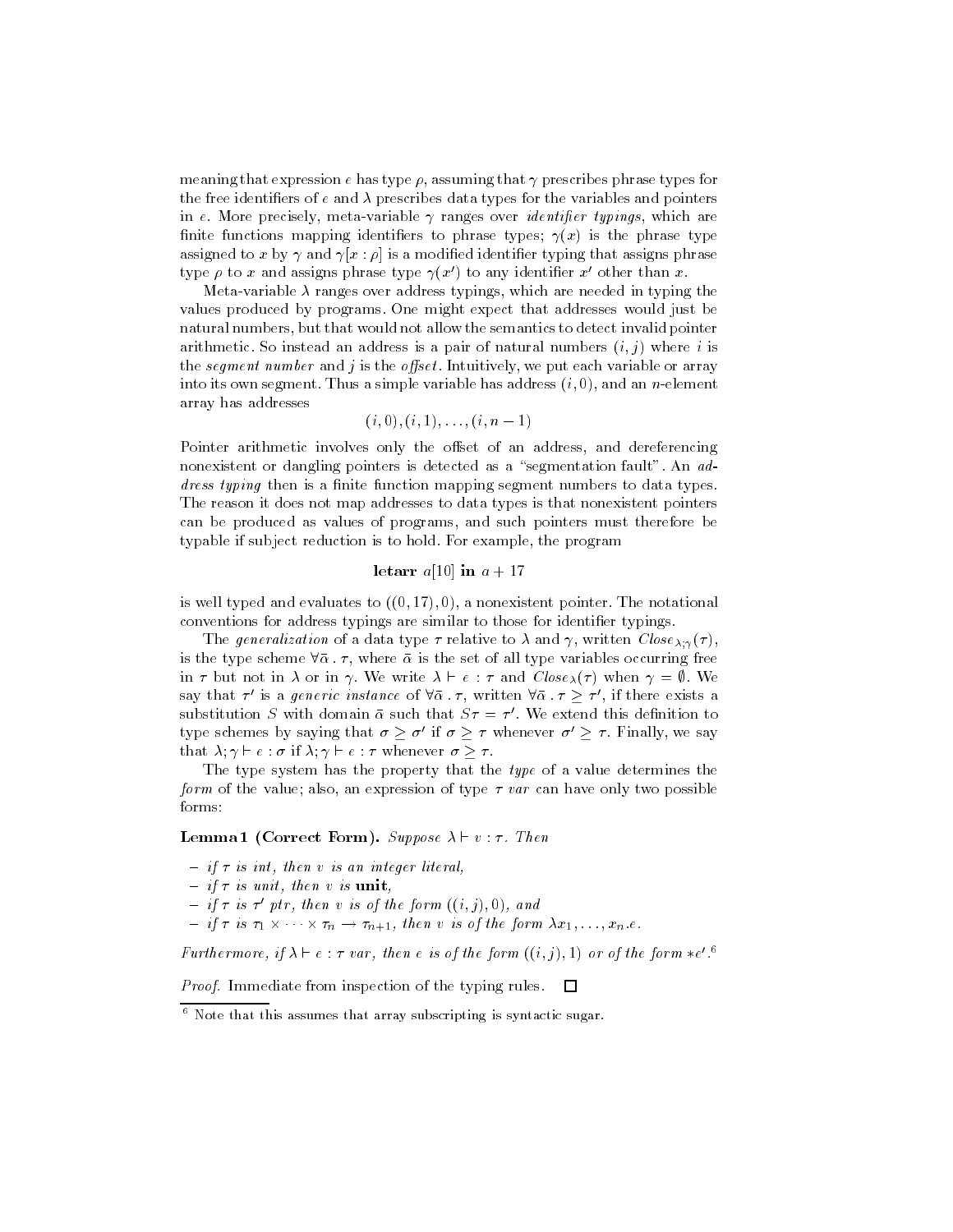A consequence of the last part of this lemma is that if  $\lambda \vdash e : \tau$  and e is not of the form  $(i, j)$ , 1) or  $\ast e'$ , then derivation of the typing judgement cannot end with rule (R-VAL). So the typing rules, for the most part, remain syntax directed. The fact that variables can have only two possible forms is exploited in our structured operational semantics, specifically within rules (REF) and (UPDATE).

### 3.2 The Semantics of Polymorphic C

We give a structured operational semantics A closed expression is evaluated relative to a *memory*  $\mu$ , which is a finite function from addresses to values. It may also map an address to **dead** or **uninit**, indicating that the cell with that address has been deallocated or is uninitialized. The contents of an address  $a \in dom(\mu)$  is the value  $\mu(a)$ , and we write  $\mu[a] := v$  for the memory that assigns value v to address a, and value  $\mu(a')$  to an address  $a' \neq a$ ;  $\mu[a] := v$  is an update of  $\mu$  if  $a \in \text{dom}(\mu)$  and an extension of  $\mu$  if  $a \notin \text{dom}(\mu)$ .

The evaluation rules are given in Figure 2. They allow us to derive judgements of the form

 $\mu \vdash e \Rightarrow v, \mu'$ 

which asserts that evaluating closed expression  $e$  in memory  $\mu$  results in value  $v$ and new memory  $\mu'$ .

we write  $\lceil e \rceil / x \rceil e$  to denote the capture-avoiding substitution of  $e$  for all free occurrences of x in e. Note the use of substitution in rules (APPLY), (BIND),  $(binDVAR)$ , and  $(binDARR)$ . It allows us to avoid environments and closures in the semantics, so that the result of evaluating a Polymorphic  $C$  expression is just another expression in Polymorphic C. This is made possible by the flexible syntax of the language and the fact that all expressions are closed, including lambda abstractions

# Semantic Soundness

In this section, we establish the soundness of our type system. We begin by using the framework of Harper [Har94] to show *subject reduction*, which basically asserts that if  $\vdash e : \tau$  and  $\vdash e \Rightarrow v, \mu'$ , then  $\vdash v : \tau$ . But since e can allocate addresses and they can occur in  $v$ , the conclusion must actually be that there exists an address typing  $\lambda'$  such that  $\lambda' \vdash v : \tau$  and such that  $\mu' : \lambda'$ . The latter condition asserts that  $\lambda$  is consistent with  $\mu$  . More precisely, we say  $\mu$  :  $\lambda$  if

- 1.  $dom(\lambda) = \{i \mid (i, 0) \in dom(\mu)\}\$ , and
- 2 for all  $(i, j)$ ,  $\lambda \vdash \mu((i, j)) : \lambda(i)$  if  $\mu((i, j))$  is a value.

Note that - must giveatype to uninitialized and dead addresses of but the type can be anything

Before giving the subject reduction theorem we require a number of lem mas that establish some useful properties of the type system We begin with a fundamental type substitution lemma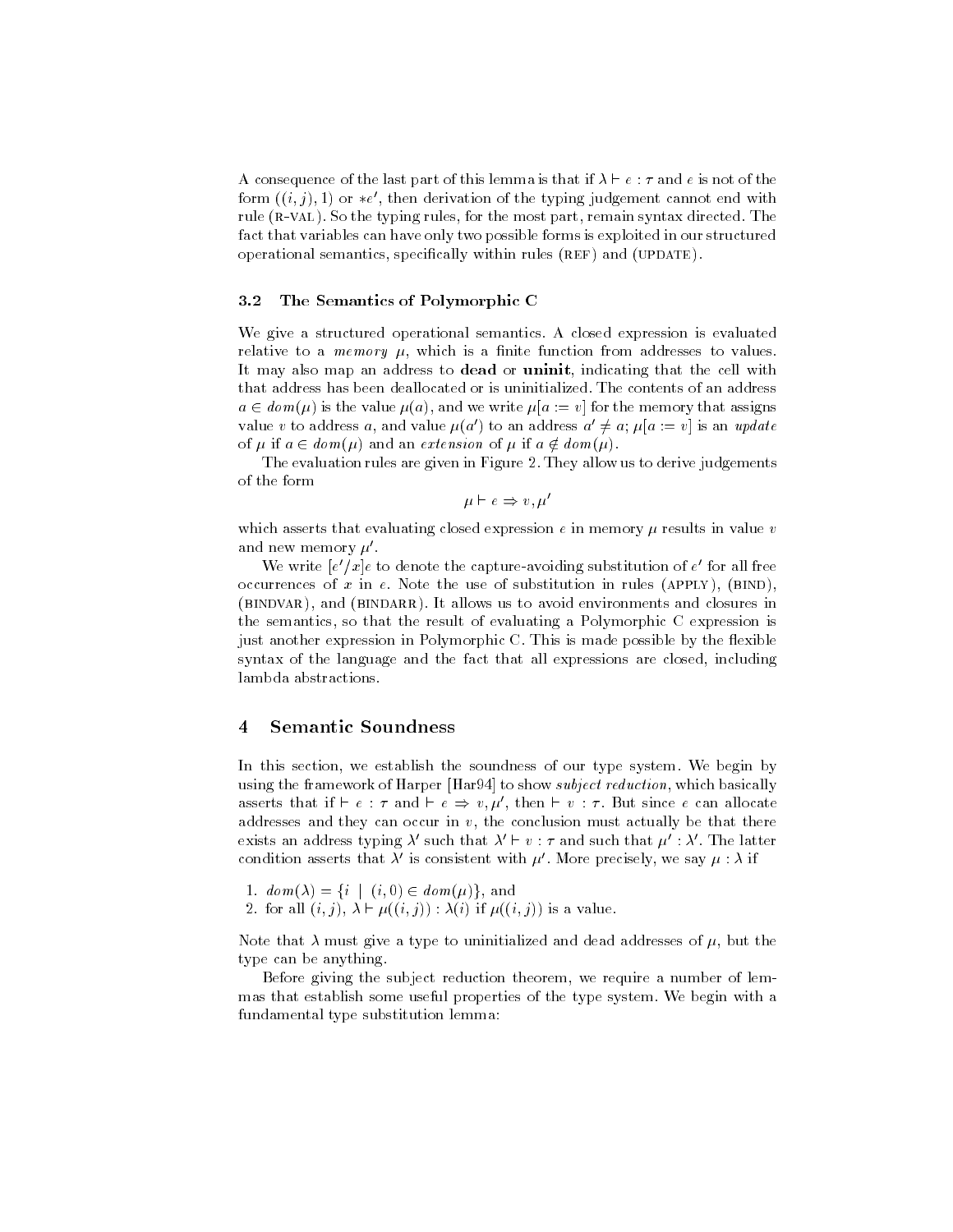(vAL) 
$$
\mu \vdash v \Rightarrow v, \mu
$$
  
\n(covTENTs)  $\underline{a} \in \underline{dom}(\mu) \text{ and } \mu(a) = v$   
\n $\mu \vdash (a, 1) \Rightarrow v, \mu$   
\n(DEREF)  $\mu \vdash e \Rightarrow (a, 0), \mu'$   
\n $\underline{a} \in \underline{dom}(\mu') \text{ and } \mu'(a) = v$   
\n $\mu \vdash e \Rightarrow v, \mu'$   
\n(REF)  $\mu \vdash \& (a, 1) \Rightarrow (a, 0), \mu$   
\n $\mu \vdash e \Rightarrow (a, 0), \mu'$   
\n $\mu \vdash e \Rightarrow (a, 0), \mu'$   
\n(0FFSET)  $\mu \vdash e_1 \in (i, j), 0), \mu_1$   
\n $\mu_1 \vdash e_2 \Rightarrow n, \mu'$  (na an integer)  
\n $\mu \vdash e_1 \leftrightarrow e_2 \Rightarrow ((i, j + n), 0), \mu'$   
\n(APPLY)  $\mu \vdash e \Rightarrow \lambda x_1, ..., x_n \cdot e', \mu_1$   
\n $\mu_1 \vdash e_1 \Rightarrow v_1, \mu_2$   
\n...  
\n $\mu_1 \vdash e_1 \Rightarrow v_1, \mu_2$   
\n...  
\n $\mu_1 \vdash e_1 \Rightarrow v_1, \mu_2$   
\n...  
\n $\mu_1 \vdash e_1 \Rightarrow v_1, \mu_2$   
\n...  
\n $\mu_1 \vdash e_1 \Rightarrow v_1, \mu_2$   
\n...  
\n $\mu_1 \vdash e_2 \Rightarrow v, \mu'$   
\n $\frac{a \in \text{dom}(\mu') \text{ and } \mu'(a) \neq \text{dead}}{\mu \vdash (a, 1) := e \Rightarrow v, \mu'[a := v]}$   
\n $\mu \vdash e_2 \Rightarrow v, \mu_2$   
\n $a \in \text{dom}(\mu') \text{ and } \mu_2(a) \neq \text{dead}$   
\n $\mu \vdash e_2 \Rightarrow v_1, \mu_2$   
\n(a \in \text{dom}(\mu\_1))  
\n $\mu_1 \vdash e_2 \Rightarrow v_1, \$ 

Fig - The Evaluation Rules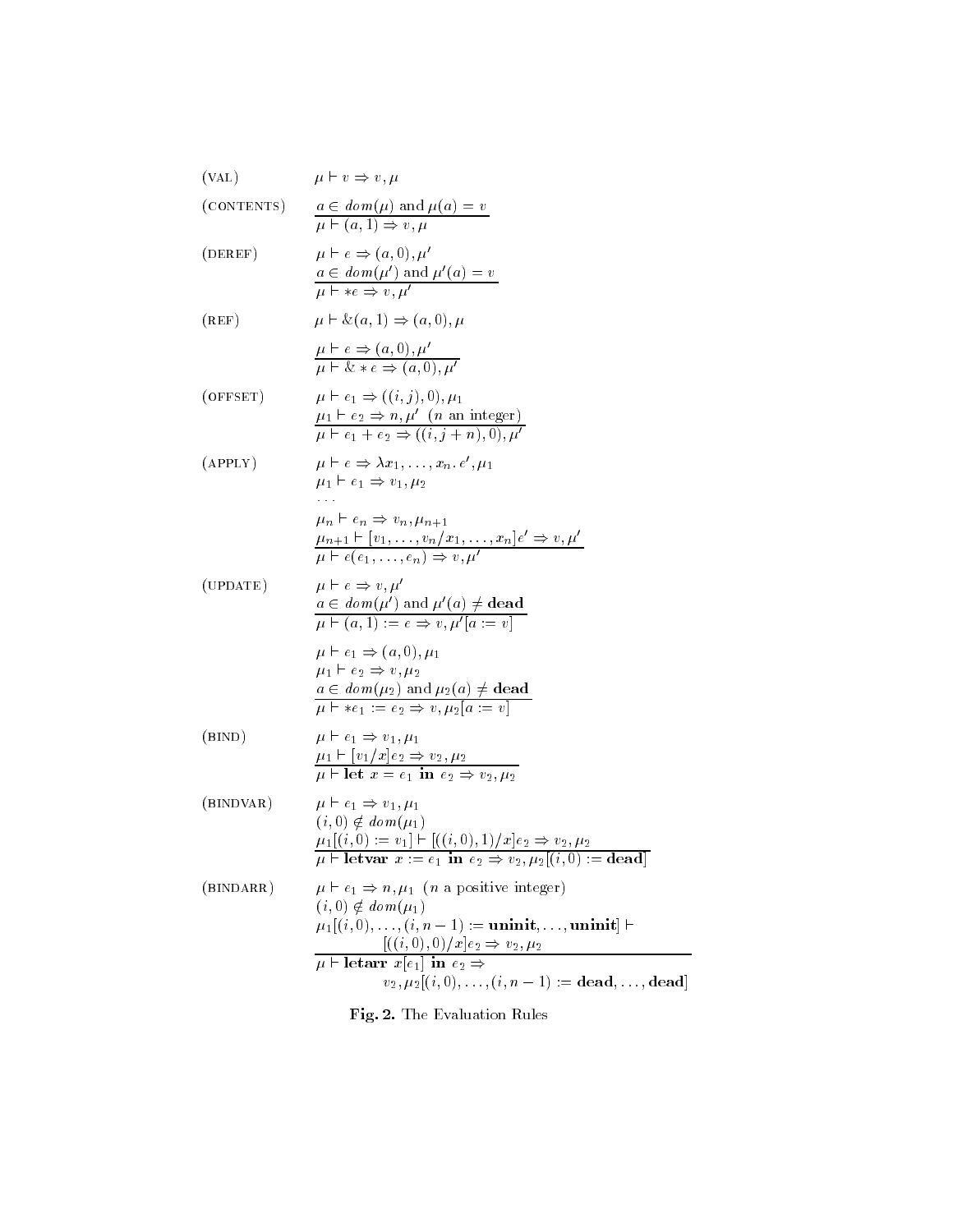**Lemma 2** (Type Substitution). If  $\lambda$ ;  $\gamma \vdash e : \tau$ , then for any substitution S.  $S\lambda$ ;  $S\gamma \vdash e$  :  $S\tau$ , and the latter typing has a derivation no longer than the former.

**Lemma 3 (Superfluousness).** Suppose that  $\lambda; \gamma \vdash e : \tau$ . If  $i \notin dom(\lambda)$ , then  $\lambda[i:\tau']$ ;  $\gamma \vdash e:\tau$ , and if  $x \notin dom(\gamma)$ , then  $\lambda$ ;  $\gamma[x:\rho] \vdash e:\tau$ .

**Lemma 4 (Substitution).** If  $\lambda$ :  $\gamma \vdash v$  :  $\sigma$  and  $\lambda$ :  $\gamma[x : \sigma] \vdash e : \tau$ , then  $\lambda$ :  $\gamma \vdash$  $[v/x]e : \tau$ . Also if  $\lambda; \gamma \vdash (a,1) : \tau$  var and  $\lambda; \gamma[x : \tau$  var  $] \vdash e : \tau'$ , then  $\lambda; \gamma \vdash$  $|(a, 1)/x|e : \tau$ .

The preceding lemma does not hold for arbitrary expression substitution

**Lemma 5** ( $\forall$ -intro). If  $\lambda$ ;  $\gamma \vdash e : \tau$  and  $\alpha_1, \ldots, \alpha_n$  do not occur free in  $\lambda$  or in then -

We can now give the subject reduction theorem:

**Theorem 6** (Subject Reduction). If  $\mu \vdash e \Rightarrow v, \mu', \lambda \vdash e : \tau$ , and  $\mu : \lambda$ , then there exists  $\lambda'$  such that  $\lambda \subset \lambda'$ ,  $\mu' : \lambda'$ , and  $\lambda' \vdash v : \tau$ .

*Proof.* By induction on the structure of the derivation of  $\mu \vdash e \Rightarrow v, \mu'$ . Here we just show the (BINDVAR) and (BIND) cases.

(BINDVAR). The evaluation must end with

$$
\mu \vdash e_1 \Rightarrow v_1, \mu_1
$$
  
(i, 0)  $\notin dom(\mu_1)$   

$$
\mu_1[(i, 0) := v_1] \vdash [((i, 0), 1)/x]e_2 \Rightarrow v_2, \mu_2
$$
  

$$
\mu \vdash \textbf{letvar } x := e_1 \textbf{ in } e_2 \Rightarrow v_2, \mu_2[(i, 0) := \textbf{dead}]
$$

while the typing must end with (LETVAR):

$$
\lambda \vdash e_1 : \tau_1
$$
\n
$$
\lambda; [x : \tau_1 \text{ var}] \vdash e_2 : \tau_2
$$
\n
$$
\lambda \vdash \textbf{letvar } x := e_1 \textbf{ in } e_2 : \tau_2
$$

and  $\mu : \lambda$ . By induction, there exists  $\lambda_1$  such that  $\lambda \subset \lambda_1$ ,  $\mu_1 : \lambda_1$ , and  $\lambda_1 \vdash v_1$ :  $\tau_1$ . Since  $\mu_1 : \lambda_1$  and  $(i,0) \notin dom(\mu_1)$ , also  $i \notin dom(\lambda_1)$ . So  $\lambda_1 \subseteq \lambda_1[i : \tau_1]$ . By rule  $(VAR)$ ,

$$
\lambda_{\,1}[i:\tau_1] \vdash ((i,0),1):\tau_1\,\mathit{var}
$$

and by Lemma

$$
\lambda_1[i:\tau_1]; [x:\tau_1\;var]\vdash e_2:\tau_2
$$

So we can apply Lemma 4 to get

$$
\lambda_1[i:\tau_1] \vdash [((i,0),1)/x]e_2:\tau_2
$$

Also,  $\mu_1$ ||1, U)  $\mu_2 = v_1$ ||:  $\lambda_1$ |1:  $\tau_1$ ||: So by a second use of induction, there exists  $\lambda$ such that  $\lambda_1[i:\tau_1] \subset \lambda', \mu_2: \lambda', \text{ and } \lambda' \vdash v_2: \tau_2$ .

It only remains to show that  $\mu_2$   $(i,0) \coloneqq \textbf{dead}$  :  $\lambda$  . But this follows immediately from  $\mu_2$  :  $\lambda$  .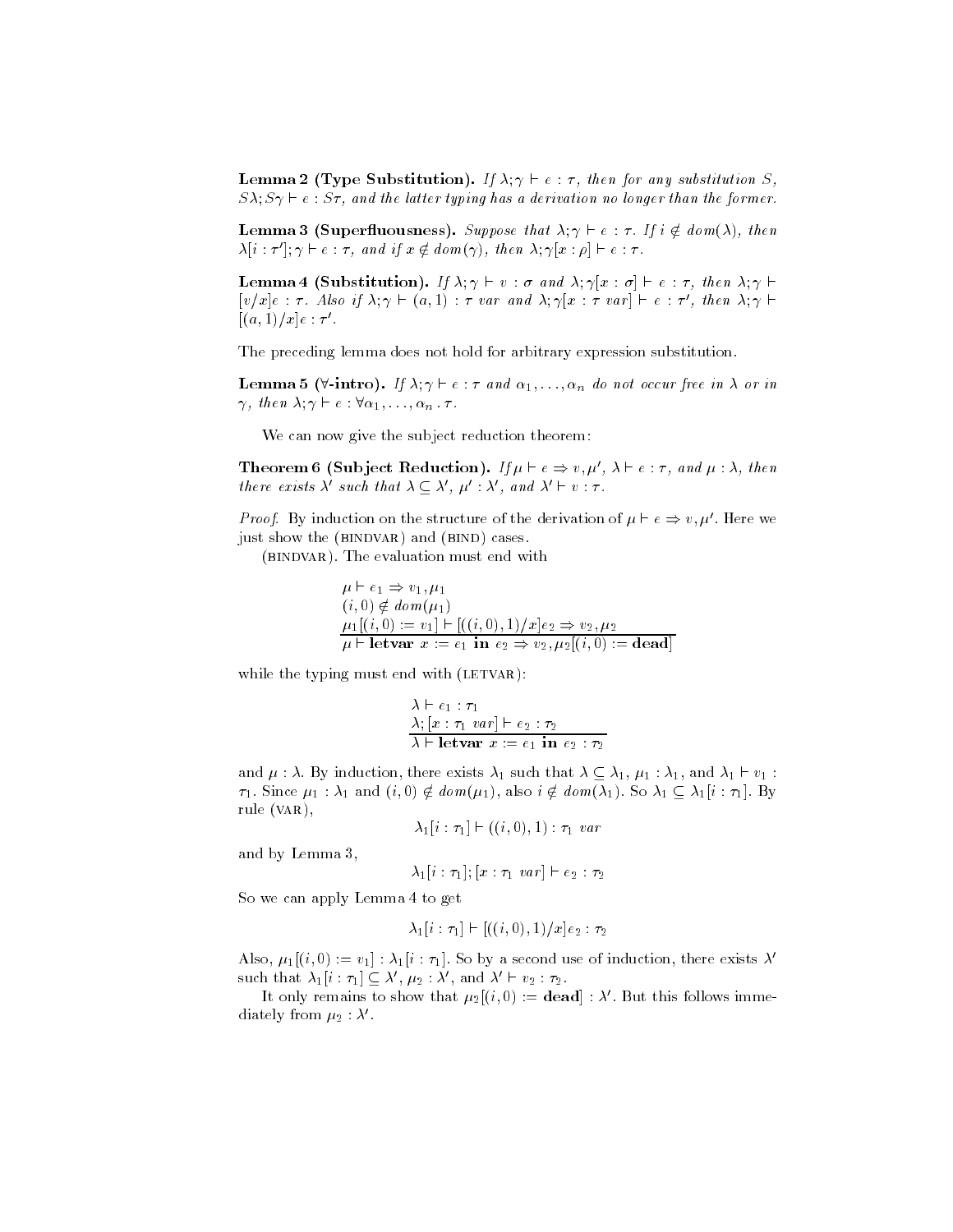Remark What would go wrong if we simply removed the deallocated address  $(i, 0)$  from the domain of the final memory, rather than marking it dead? Well, with the current denition of - we would then be forced to remove <sup>i</sup> from the final address typing. But then  $\mu_2 - i : \lambda' - i$  would fail, if there were any dangling pointers  $(i, j)$ , 0) in the range of  $\mu_2 - i$ . If, instead, we allowed  $\lambda'$  to retain the typing for i, then the next time that  $(i, 0)$  were allocated we would have to *change* the typing for  $i$ , rather than *extend* the address typing.

(BIND). If  $e_1$  is a value  $v_1$ , then the evaluation must end with

$$
\mu \vdash v_1 \Rightarrow v_1, \mu
$$
\n
$$
\mu \vdash [v_1/x]e_2 \Rightarrow v_2, \mu'
$$
\n
$$
\mu \vdash \text{let } x = v_1 \text{ in } e_2 \Rightarrow v_2, \mu'
$$

while the typing must end with (LET-VAL):

$$
\lambda \vdash v_1 : \tau_1
$$
\n
$$
\lambda; [x : Close_{\lambda}(\tau_1)] \vdash e_2 : \tau_2
$$
\n
$$
\lambda \vdash \textbf{let } x = v_1 \textbf{ in } e_2 : \tau_2
$$

and  $\mu : \lambda$ . By Lemma 5,  $\lambda \vdash v_1 : Close_{\lambda}(\tau_1)$ , and so by Lemma 4,  $\lambda \vdash [v_1/x]e_2 :$  $\tau_2$ . So by induction, there exists  $\lambda'$  such that  $\lambda \subset \lambda', \mu' : \lambda'$ , and  $\lambda' \vdash v_2 : \tau_2$ .

The case when  $e_1$  is not a value is similar, but Lemma 5 is not required, and induction is used twice.  $\square$ 

The subject reduction property does not by itself ensure that a type system is sensible. For example, a type system that assigns every type to every expression trivially satisfies the subject reduction property, even though such a type system is useless The main limitation of subject reduction is that it only applies to well typed expressions that evaluate successfully Really we would like to be able say something about what happens when we attempt to evaluate an arbitrary welltyped expression

One approach to strengthening subject reduction (used by Gunter [Gun92], for example) is to augment the evaluation rules with rules specifying that certain expressions evaluate to a special value,  $TypeError$ , which has no type. For example, an attempt to dereference a value other than a pointer would evaluate to  $TypeError$ . Then, by showing that subject reduction holds for the augmented evaluation rules, we get that a well-typed expression cannot evaluate to  $TypeError$ . Hence any of the errors that lead to  $TypeError$  cannot occur in the evaluation of a well-typed expression. Aside from the drawback of requiring us to augment the evaluation rules, this approach does not give us as much information as we would like It tells us that certain bad things will not happen during the evaluation of well-typed expression, but says nothing about what *other* bad things can happen.

we now present a distribution opposition that  $\mathbf{a}$  is a type sound interesting theorem. that characterizes precisely everything that may go wrong when we attempt to evaluate a well-typed expression. First, we note that a successful evaluation always produces a value: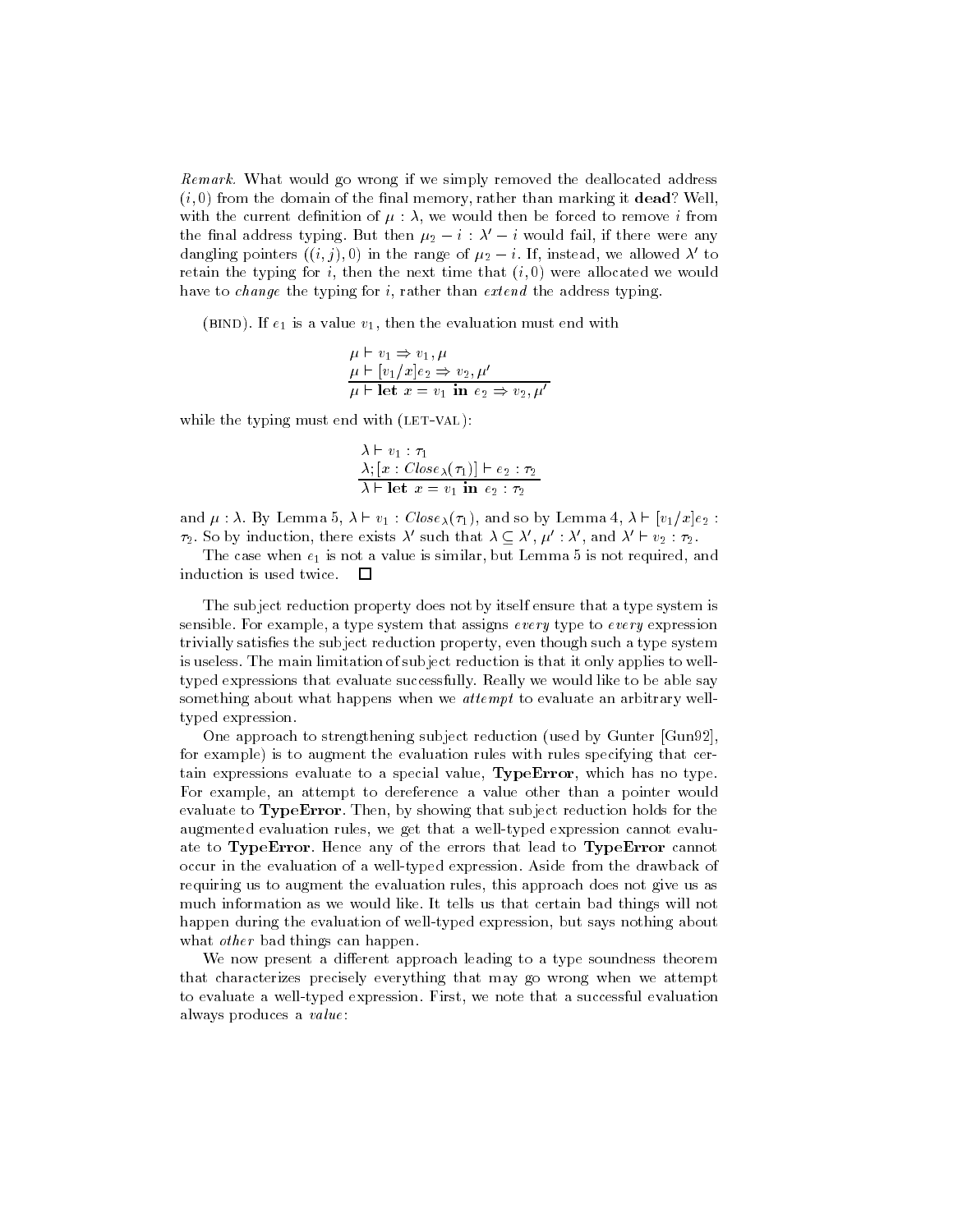**Lemma 7.** If  $\mu \vdash e \Rightarrow v, \mu'$ , then v is a value and  $\mu'$  is a memory.

Roughly speaking, the combination of the subject reduction theorem and the  $\Lambda$  allows us to characterize the forms of expressions of expressions of expressions of expressions of expressions of expressions of expressions of expressions of expressions of expressions of expressions of expressions sions that will be encountered during the evaluation of a well-typed expression. This will allow us to characterize what can go wrong during the evaluation

To get a handle on the "progress" of an attempted evaluation, it is helpful to recast the evaluation rules as a recursive evaluation function,  $eval$ . For example, the (UPDATE) rules correspond to the clauses

```
\cdots . The contract \cdotslet (v, \mu) = eval(\mu, e) in
        if a \in \text{dom}(\mu') and \mu'(a) \neq \text{dead then}(v, \mu'[a := v])elsefail:
eval(\mu, *e_1 := e_2) =\mathbf{C} = \{(\alpha, \beta), \mu | \beta \in \mathbb{R}^n : \alpha, \mu, \beta \in \mathbb{R}^n \}\mathbf{r} \in \{v_1, v_2\} = \mathbf{v} \in \mathbb{R}^n \setminus \{v_1, v_2\} and
        if a \in \text{dom}(\mu_2) and \mu_2(a) \neq \text{dead then}v_1 \mu_2 w_1 = v_1elsefail;
```
Introducing eval allows us to talk about type soundness in terms of what happens when  $eval$  is called on a well-typed program.

**Demitions.** A can evaluate is well upped in their calst A and T such that  $\mu : \lambda$  and  $\lambda \vdash e : \tau$ .

**Denition 3.** An activation of eval aborts affectly if the activation itself aborts. Note that an activation does not abort directly if it makes a recursive call that aborts or does not terminate.

We can now show the key result for type soundness:

**THEOREM TO** Duppose that an activation evaluate is well typed. Then every recursive call made by the activation is well typed. Furthermore, if the activation aborts directly, it aborts due to one of the following errors:

- E1. An attempt to read or write to a dead address  $(i, j)$ .
- E2. An attempt to read or write to a nonexistent address  $(i, j)$ . Address  $(i, 0)$ always will exist, so the problem is that the offset  $j$  is invalid.
- $E$  . The weight to read an uninitialized addition  $\{v, f\}$ .
- $E_4$ . An attempt to declare an array of size less than or equal to 0.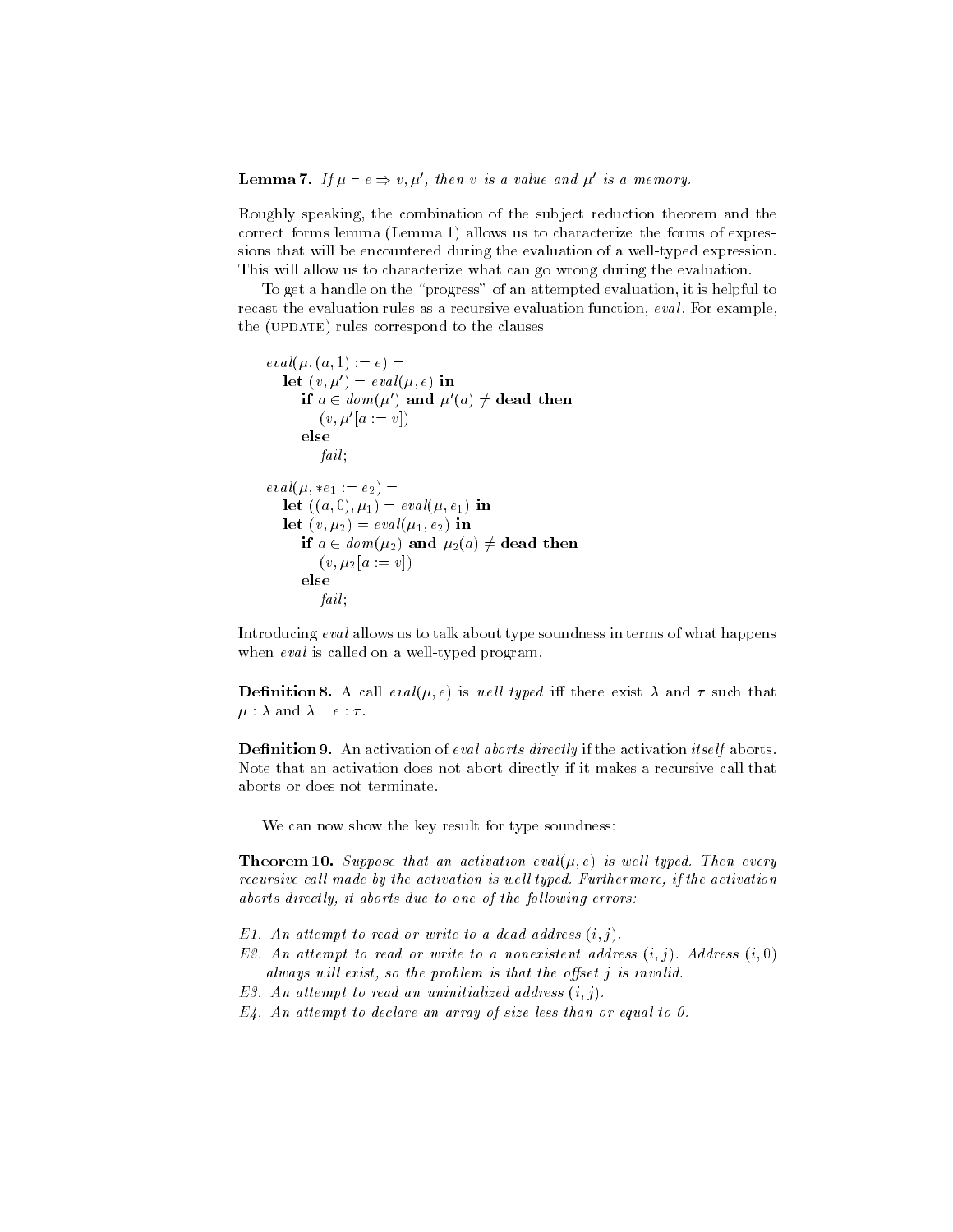*Proof.* We just consider all possible forms of expression  $e$ . Here we just give the case e e-cases are quite similar similar similar similar similar similar similar similar similar similar simi

 $\mathbf{r}$  eval  $\mathbf{w}_1$  ,  $\mathbf{r}_2$  is well that there exists and the such that  $\mathbf{w}_2$  and  $\mathbf{r}_3$  $\lambda \vdash e_1 := e_2 : \tau$ . The latter typing must be by (ASSIGN):

$$
\begin{array}{l}\n\lambda \vdash e_1 : \tau \text{ var} \\
\lambda \vdash e_2 : \tau \\
\lambda \vdash e_1 := e_2 : \tau\n\end{array}
$$

By Lemma 1,  $e_1$  must be of the form  $((i,j),1)$  or else of the form  $\ast e'_1$ . So, simplifying notation a bit, we are left with two cases:  $(a, 1) := e$  and  $*e_1 := e_2$ . Note that there is a clause of *eval* that applies to each of these. We consider the two cases in turn

If the activation is  $eval(\mu, (a, 1)) := e$ , where  $\mu : \lambda$  and  $\lambda \vdash (a, 1) := e : \tau$ . then the typing must end with  $(ASSIGN):$ 

$$
\begin{array}{l}\n\lambda \vdash (a, 1) : \tau \, \text{var} \\
\lambda \vdash e : \tau \\
\overline{\lambda \vdash (a, 1) := e : \tau}\n\end{array}
$$

So by (VAR),  $\lambda(i) = \tau$ , where  $a = (i, j)$ .

Also, the recursive call  $eval(\mu, e)$  is well typed. If this call fails to return, the the parent activation evaluation  $\{p_i\}$  as a component above directly in the called succeeds, then by Lemma 7 it returns a value v and a memory  $\mu'$ , so the patternmatch 'let  $(v, \mu') = eval(\mu, e)$ ' doesn't abort.

By the subject reduction theorem, there exists  $\lambda'$  such that  $\lambda \subset \lambda', \mu' : \lambda',$ and  $\lambda' \vdash v : \tau$ . Hence  $\lambda'(i) = \tau$ , and so  $(i, 0) \in dom(\mu')$ .

 $S$  to a form  $\mu$  was for the activation evaluation and  $\mu$  is the above directly in  $\mu$  $(i, j) \notin dom(\mu')$  or  $\mu'((i, j)) =$  dead. And since  $(i, 0) \in dom(\mu')$ , we know that<br>if the first case holds, the error is in the offset j.<br>If the activation is  $eval(\mu, *e_1 := e_2)$ , where  $\mu : \lambda$  and  $\lambda \vdash *e_1 := e_2 : \tau$ , then if the news case motion, we can be an interesting,

If the activation is  $eval(\mu, *e_1 := e_2)$ , where  $\mu : \lambda$  and  $\lambda \vdash *e_1 := e_2 : \tau$ , then the typing must end with (L-VAL) followed by (ASSIGN):  $\,$ 

$$
\lambda \vdash e_1 : \tau \text{ptr}
$$
\n
$$
\lambda \vdash *e_1 : \tau \text{ var}
$$
\n
$$
\lambda \vdash e_2 : \tau
$$
\n
$$
\lambda \vdash *e_1 := e_2 : \tau
$$

So the recursive call  $eval(\mu, e_1)$  is well typed. If this call fails to return, then the parent activation  $eval(\mu, *e_1 := e_2)$  doesn't abort directly. If the call succeeds, then by Lemma 7 it returns a value  $v_1$  and a memory  $\mu_1$ .

By the subject reduction theorem, there exists  $\lambda_1$  such that  $\lambda \subset \lambda_1$ ,  $\mu_1 : \lambda_1$ , and  $\lambda_1 \vdash v_1 : \tau \text{ ptr}$ . So by the Correct Form lemma,  $v_1$  is of the form  $((i, j), 0)$ hence the pattern-match 'let  $((a, 0), \mu_1) = eval(\mu, e_1)$ ' doesn't abort. Also, by  $(PTR), \lambda_1(i) = \tau.$ 

By the Superfluousness Lemma,  $\lambda_1 \vdash e_2 : \tau$ , so the recursive call  $eval(\mu_1, e_2)$ is also well typed. If this call fails to return, then the parent activation doesn't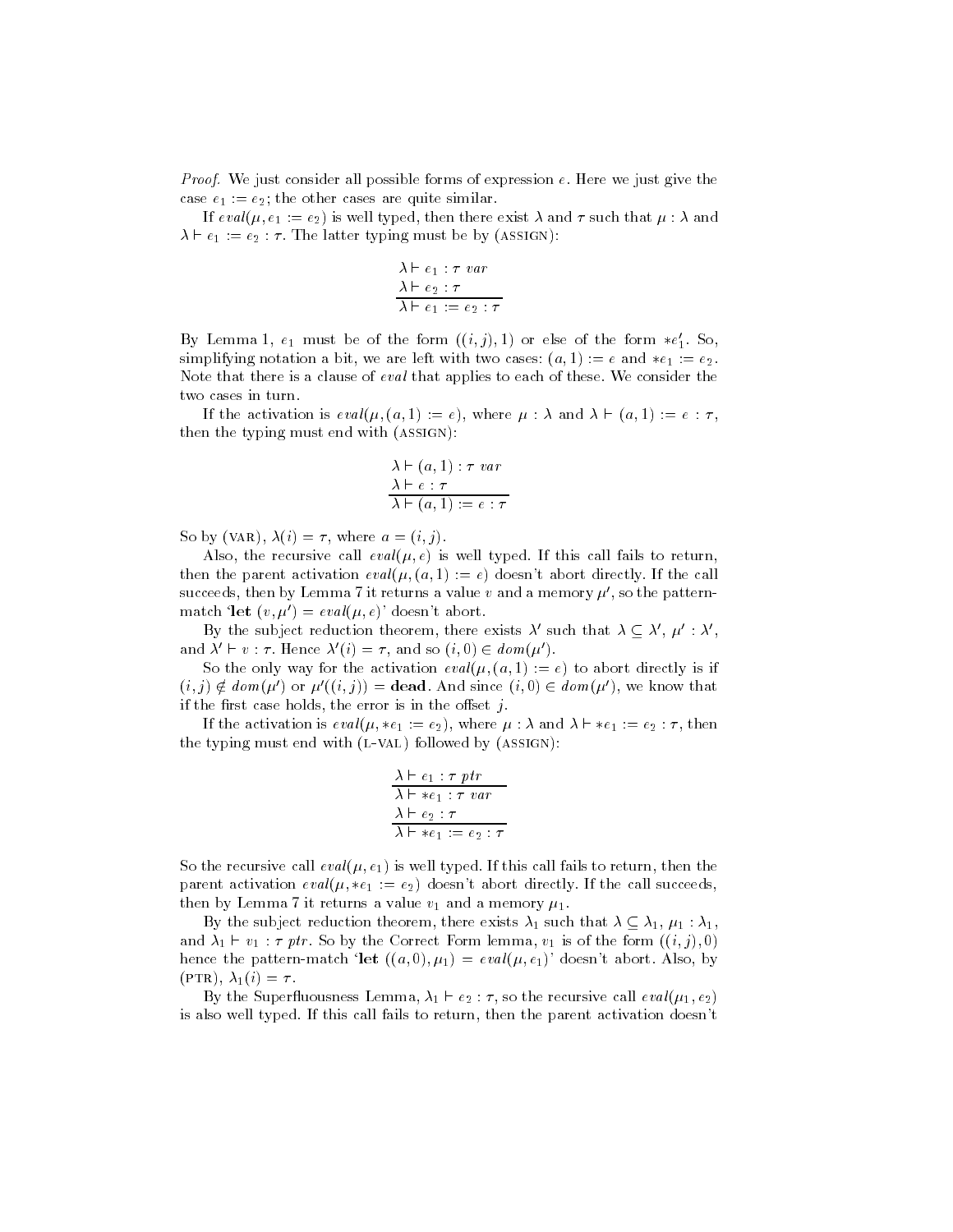get studies in succeeding the it returns a value v and a memory -pay so the  $\mathsf{p}\text{-}\mathsf{m}\text{-}\mathsf{m}\text{-}\mathsf{m}\text{-}\mathsf{m}\text{-}\mathsf{m}\text{-}\mathsf{m}\text{-}\mathsf{m}\text{-}\mathsf{m}\text{-}\mathsf{m}\text{-}\mathsf{m}\text{-}\mathsf{m}\text{-}\mathsf{m}\text{-}\mathsf{m}\text{-}\mathsf{m}\text{-}\mathsf{m}\text{-}\mathsf{m}\text{-}\mathsf{m}\text{-}\mathsf{m}\text{-}\mathsf{m}\text{-}\mathsf{m}\text{-}\mathsf{m}\text{-}\mathsf{m}\text{-}\mathsf{m}\text{-}\mathsf{m}\text{-}\mathsf{m}\text{-}\mathsf{m}\text{-}\mathsf{$ theorem, there exists  $\lambda'$  such that  $\lambda_1 \subset \lambda', \mu_2 : \lambda', \text{and } \lambda' \vdash v : \tau$ . Hence  $\lambda'(i) = \tau$ , and so  $(i, 0) \in \text{dom}(\mu_2)$ .

So the only way for the activation  $eval(\mu, *e_1 := e_2)$  to abort directly is if  $(i, j) \notin dom(\mu_2)$  or  $\mu_2((i, j)) =$  dead. And since  $(i, 0) \in dom(\mu_2)$ , we know that if the rest case of the set in the error is in the order  $\mathcal{E}$ 

Corollary 11 (Type Soundness). If  $\lambda \vdash e : \tau$  and  $\mu : \lambda$ , then eval( $\mu, e$ ) either

- 1. succeeds (producing a value of type  $\tau$ ), or
- $2.$  fails to halt, or
- aborts due to one of the errors E E E or E

*Proof.* Any call must either succeed, fail to halt, or abort.

If the call aborts, then one of its recursive activations must abort directly. Now this activation must have been reached by a finite path of recursive calls from the root call evaluately since the root call is well typed, by Theorem for  $\mathcal{L}$ all the calls on the path are well typed. So the activation that aborts directly is well typed Hence by Theorem Hence by Theorem and the errors EE theorem is abort so one of the errors EE the er

# Discussion

The semantics specifies that an implementation is under no obligation to preserve the contents of variables beyond their scope which in turn justi-es a stackbased implementation. Further, there is no need for static links since all functions in Polymorphic C are closed with respect to top-level declarations. It is also interesting to note that in light of this closure property there would be no need to specify in the semantics that a variable dies at the end of its scope if there were no  $\&$  operator. The variable would simply be unreachable in this case.

To maintain subject reduction, the semantics also ensures that any program with pointer errors does not produce a value. This requires a number of mechanisms, for example, keeping track of cells that have been deallocated, that we do not expect to see in any realistic implementation of the semantics We believe that an implementation, for the sake of efficiency, should be able to do whatever it likes on programs that do not yield values, and hence are in error, according to the semantics. For example, the semantics does not prescribe a value for dereferencing a dangling pointer. So it would be acceptable, upon an attempt to dereference such a pointer, for an implementation to merely return the last value stored there, as in  $C$ , rather than detect an error.

Given that a real implementation would not catch pointer errors what then is the practical signicance of our type soundness theorem Two things can be said First, the theorem gives a characterization of the source of errors-it tells us that when a program crashes with a "Segmentation fault-core dumped" message what causes the crash is one of the errors  $E1-E4$  and not, for example, an invalid polymorphic generalization. Second, by directly implementing our semantics, one can get a robust "debugging" implementation that flags all pointer errors.